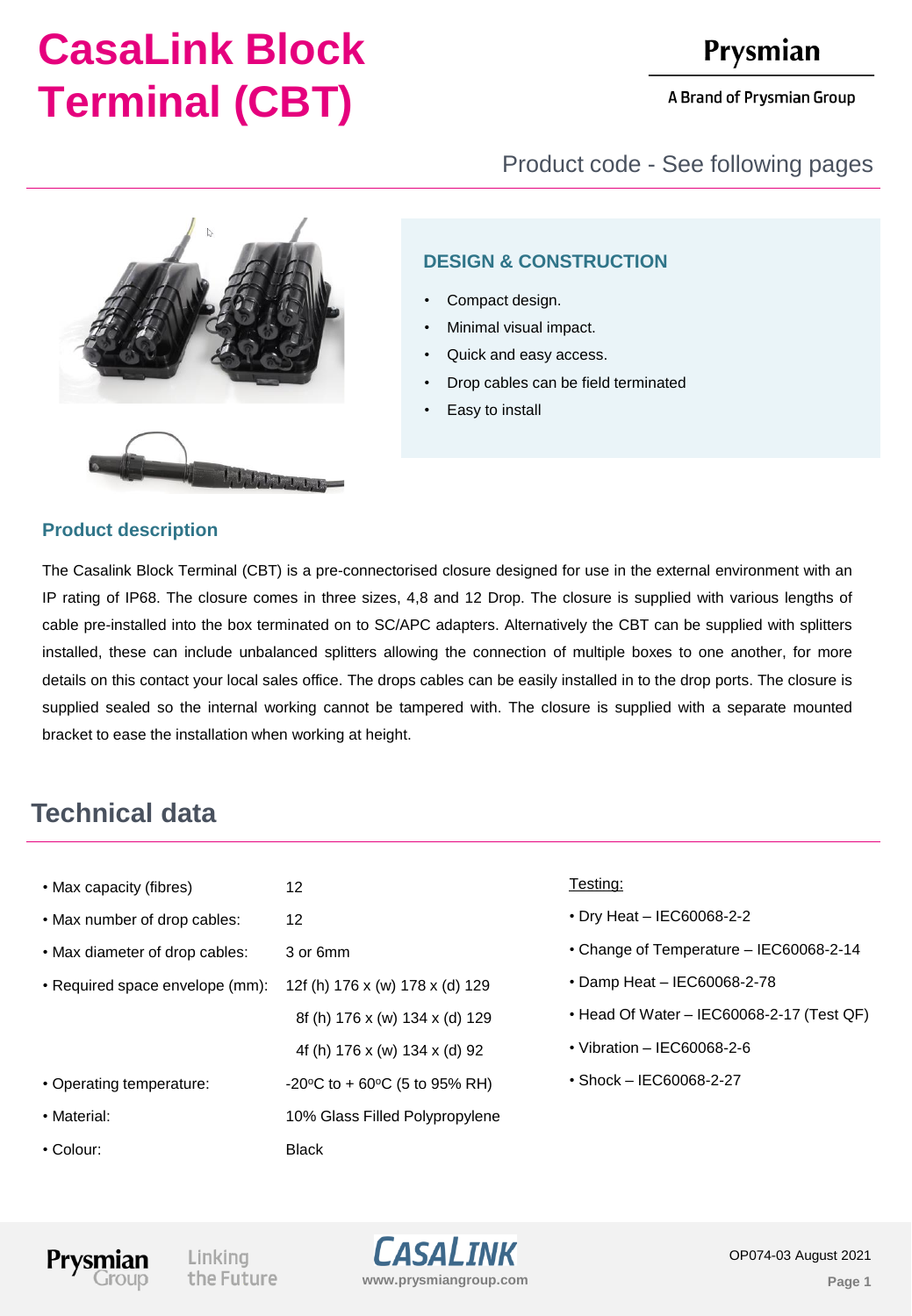#### A Brand of Prysmian Group

### **Main characteristics**

#### **Kit Contents Logistics**

The CasaLink Block Terminal is supplied on a drum with the specified length of Aerial drop cable preterminated with SC/APC Adapters pre-installed into the box. There is a back plate included in the packaging, along with all the relevant fixings. If the CBT is ordered with a splitter pre-installed then no feeder cable is provided.

• Packing Dimensions (hxwxd mm):

With drop cable 330x420x420

- With Splitter 185x185x135
- Packed Weight (kg):
	- With drop cable 6
	- With Splitter 1
- Net weight without cable (kg): 1

## **Part Numbers**

#### **4 Port CBT with Feeder cable**

| <b>Part Number</b> | <b>Input Type</b>                    | Input Length | No. of Outputs | <b>Splitter</b> |
|--------------------|--------------------------------------|--------------|----------------|-----------------|
| <b>XCPSC04117</b>  | <b>Pre-installed Cable TC04715v1</b> | <b>50M</b>   | 4              | <b>None</b>     |
| <b>XCPSC03741</b>  | <b>Pre-installed Cable TC04715v1</b> | <b>100M</b>  | 4              | <b>None</b>     |
| <b>XCPSC04118</b>  | <b>Pre-installed Cable TC04715v1</b> | <b>150M</b>  | 4              | <b>None</b>     |
| <b>XCPSC04119</b>  | <b>Pre-installed Cable TC04715v1</b> | <b>200M</b>  | 4              | <b>None</b>     |
| <b>XCPSC04120</b>  | <b>Pre-installed Cable TC04715v1</b> | <b>250M</b>  | 4              | <b>None</b>     |
| <b>XCPSC04121</b>  | <b>Pre-installed Cable TC04715v1</b> | 300M         | 4              | <b>None</b>     |
| <b>XCPSC04122</b>  | <b>Pre-installed Cable TC04715v1</b> | 350M         | 4              | <b>None</b>     |
|                    |                                      |              |                |                 |

#### **8 Port CBT with Feeder cable**

| <b>Part Number</b> | <b>Input Type</b>                    | Input Length | No. of Outputs | <b>Splitter</b> |
|--------------------|--------------------------------------|--------------|----------------|-----------------|
| <b>XCPSC04111</b>  | <b>Pre-installed Cable TC04715v1</b> | <b>50M</b>   | 8              | <b>None</b>     |
| <b>XCPSC03740</b>  | <b>Pre-installed Cable TC04715v1</b> | <b>100M</b>  | 8              | <b>None</b>     |
| <b>XCPSC04112</b>  | <b>Pre-installed Cable TC04715v1</b> | <b>150M</b>  | 8              | <b>None</b>     |
| <b>XCPSC04113</b>  | <b>Pre-installed Cable TC04715v1</b> | <b>200M</b>  | 8              | <b>None</b>     |
| <b>XCPSC04114</b>  | <b>Pre-installed Cable TC04715v1</b> | <b>250M</b>  | 8              | <b>None</b>     |
| <b>XCPSC04115</b>  | <b>Pre-installed Cable TC04715v1</b> | 300M         | 8              | <b>None</b>     |
| <b>XCPSC04116</b>  | <b>Pre-installed Cable TC04715v1</b> | 350M         | 8              | <b>None</b>     |

Prysmian Group

Linking the Future

**CASALINK www.prysmiangroup.com Page 2 Page 2**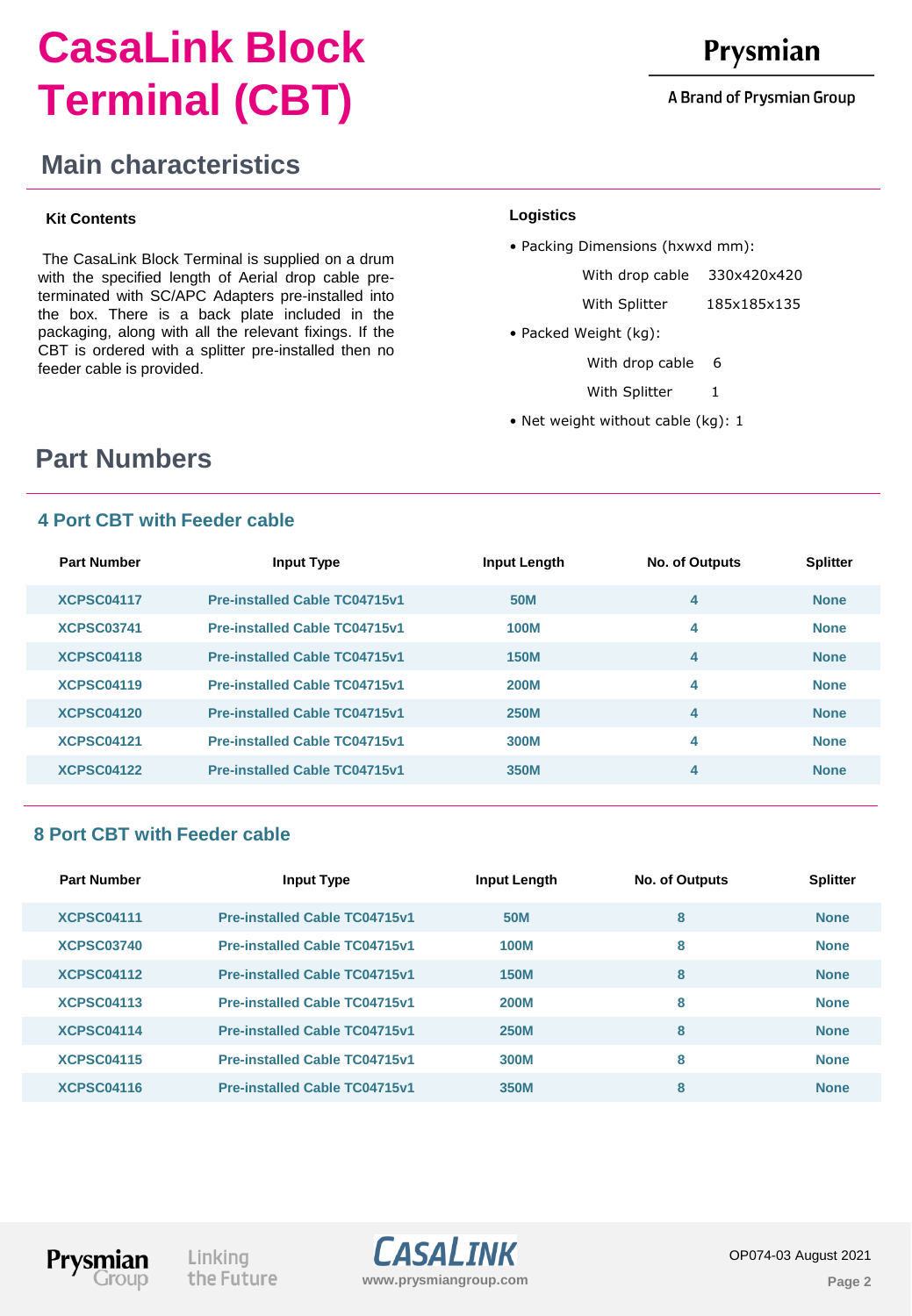A Brand of Prysmian Group

## **Part Numbers continued**

#### **12 Port CBT with Feeder cable**

| <b>Part Number</b> | <b>Input Type</b>                    | Input Length | No. of Outputs | <b>Splitter</b> |
|--------------------|--------------------------------------|--------------|----------------|-----------------|
| <b>XCPSC04105</b>  | <b>Pre-installed Cable TC04715v1</b> | <b>50M</b>   | 12             | <b>None</b>     |
| <b>XCPSC03926</b>  | <b>Pre-installed Cable TC04715v1</b> | <b>100M</b>  | 12             | <b>None</b>     |
| <b>XCPSC04106</b>  | <b>Pre-installed Cable TC04715v1</b> | <b>150M</b>  | 12             | <b>None</b>     |
| <b>XCPSC04107</b>  | <b>Pre-installed Cable TC04715v1</b> | <b>200M</b>  | 12             | <b>None</b>     |
| <b>XCPSC04108</b>  | <b>Pre-installed Cable TC04715v1</b> | <b>250M</b>  | 12             | <b>None</b>     |
| <b>XCPSC04109</b>  | <b>Pre-installed Cable TC04715v1</b> | 300M         | 12             | <b>None</b>     |
| <b>XCPSC04110</b>  | <b>Pre-installed Cable TC04715v1</b> | 350M         | 12             | <b>None</b>     |

#### **Pre-connectorised splitter**

| <b>Part Number</b> | <b>Input Type</b> | Input Length | No. of Outputs | <b>Splitter</b> |
|--------------------|-------------------|--------------|----------------|-----------------|
| <b>XCPSC03917</b>  | <b>SCA</b>        | N/A          | 4              | $C/W$ 1x4       |
| <b>XCPSC03888</b>  | <b>SCA</b>        | N/A          | 8              | CMM 1:8         |
| <b>XCPSC04088</b>  | <b>SCA</b>        | N/A          | 12             | 1:12            |
|                    |                   |              |                |                 |

#### **Unbalanced splitter**

CBT'S with unbalanced splitters are used for pass through scenarios. The CBT is fed through an SCA input port. Inside the CBT is an unbalanced splitter where a large percentage of power is used as an output to feed another CBT and the lower power side of the splitter feed the remaining 7 ports and the drops go directly to the subscriber.

| <b>Part Number</b> | High power output | Low power | <b>Splitter</b> |
|--------------------|-------------------|-----------|-----------------|
| <b>XCPSC03811</b>  | 90                | 10        | 1:8             |
| <b>XCPSC04059</b>  | 70                | 30        | 1:8             |



Linking the Future